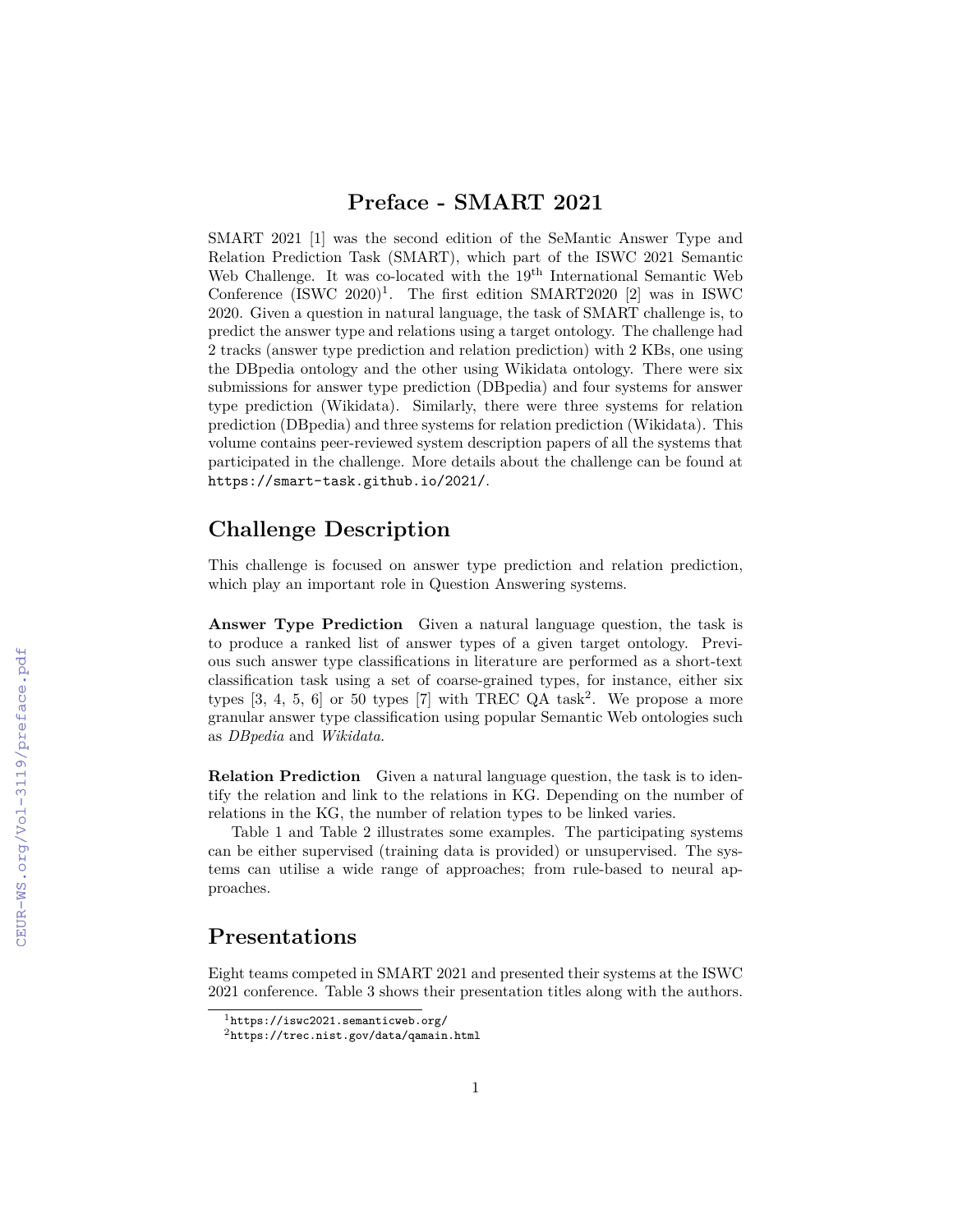Table 1: Example questions and answer types.

| Question                       | Answer Type             |             |
|--------------------------------|-------------------------|-------------|
|                                | <b>D</b> Bpedia         | Wikidata    |
| Give me all actors starring in | dbo:Actor               | wd:Q33999   |
| movies directed by and star-   |                         |             |
| ring William Shatner.          |                         |             |
| programming<br>Which<br>lan-   | dbo:ProgrammingLanguage | wd:Q9143    |
| guages were influenced by      |                         |             |
| Perl?                          |                         |             |
| Who is the heaviest player of  | dbo:BasketballPlayer    | wd:Q3665646 |
| the Chicago Bulls?             |                         |             |
| How many employees does        | xsd:integer             | xsd:integer |
| Google have?                   |                         |             |

Table 2: Example questions and relation types.

| Question                       | <b>Relation Type</b>       |                                  |  |
|--------------------------------|----------------------------|----------------------------------|--|
|                                | <b>D</b> Bpedia            | Wikidata                         |  |
| Which languages were influ-    | dbo:influencedBy           | wdt: P737                        |  |
| enced by Perl?                 |                            |                                  |  |
| Give me all actors starring in | dbo:starring, dbo:director | $\text{wdt}:P161,\text{wdt}:P57$ |  |
| movies directed by and star-   |                            |                                  |  |
| ring William Shatner.          |                            |                                  |  |
| How many employees does        | dbo:numberOfEmployees      | wdt: P1128                       |  |
| IBM have?                      |                            |                                  |  |

# **Leaderboards**

For each natural language question in the test set, the participating systems are expected to provide two predictions: answer category and answer type. Answer category can be either 'resource', 'literal' or 'boolean'. If the answer category is 'resource', the answer type should be an ontology class (DBpedia or Wikidata, depending on the dataset). The systems could predict a ranked list of classes from the corresponding ontology. If the answer category is 'literal', the answer type can be either 'number', 'date' or 'string'.

### **Answer Type Prediction**

#### **DBpedia Dataset**

Category prediction will be considered as a multi-class classification problem and accuracy score will be used as the metric. As DBpedia follows DBpedia ontology for its classes, thus for type predication, we will use the metric lenient NDCG@k with a linear decay, adopted from Balog & Neumayer [8]. The results are shown in Table 3.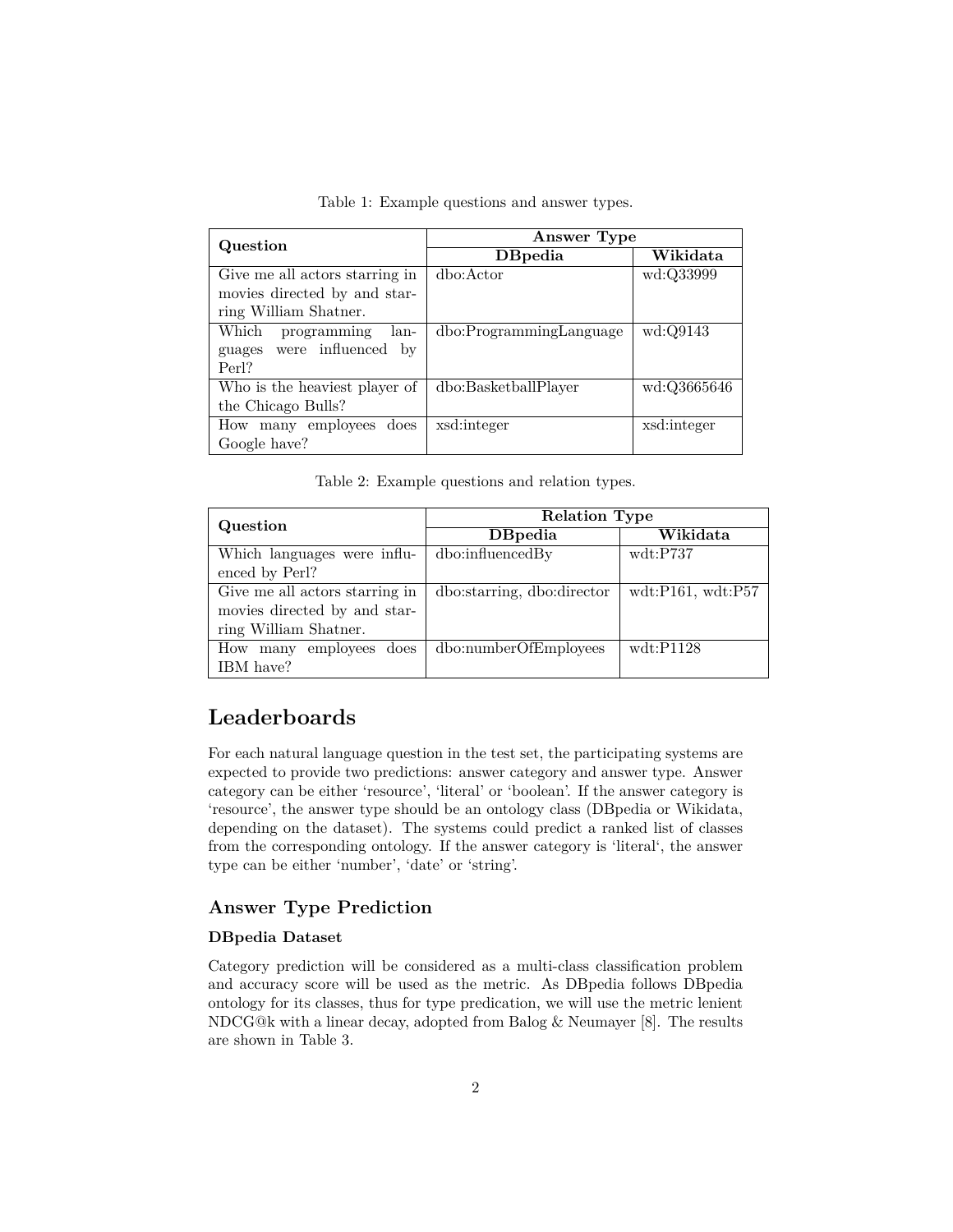| Slot                | Title / Authors                                                                                                                                                                                     |
|---------------------|-----------------------------------------------------------------------------------------------------------------------------------------------------------------------------------------------------|
|                     | Session $3C$ – SW Challenges: Thursday, $26th$ October, 2021                                                                                                                                        |
| $13:26 - 13:33$ EDT | Reaching out for the Answer:<br>Answer Type and Property Prediction<br>Khaoula Benmaarouf, Kanchan Shivashankar,<br>and Nadine Steinmetz                                                            |
| $13:33 - 13:40$ EDT | The Combination of BERT and Data<br><b>Oversampling for Answer Type Prediction</b><br>Thang Ta Hoang, Olumide Ebenezer Ojo, Olaronke<br>Oluwayemisi Adebanji, Alexander Gelbukh<br>and Hiram Calvo. |
|                     | $Q \& A$ session for the first two talks                                                                                                                                                            |
| $13:50 - 13:55$ EDT | CitySAT: A system for the semantic answer<br>type prediction<br>Chaeyoon Kim and Ernesto Jimenez-Ruiz                                                                                               |
| $13:55 - 14:00$ EDT | <b>Semantic Answer Type Prediction</b><br>G P Shrivatsa Bhargav, Dinesh Khandelwal,<br>Saswati Dana and Dinesh Garg                                                                                 |
| $14:00 - 14:05$ EDT | Answer Type Prediction (SMART 2021 - AT)<br>Xiao Ning, Ammar Ammar, Arif Yilmaz<br>Shervin Mehryar, Remzi Celebi                                                                                    |
| $14:05 - 14:10$ EDT | Multilingual Hierarchical Expected Answer)<br>Type Classification over DB pedia and Wikidata<br>Aleksandr Perevalov and Andreas Both                                                                |
|                     | $Q \& A$ session for the last four talks                                                                                                                                                            |

Table 3: Presentation Schedule for the Participating Systems

#### **Wikidata Dataset**

Here again the category prediction will be considered as a multi-class classification problem and accuracy score will be used as the metric. Wikidata does not follow a strict ontology for the classes, it has a very large and rather flat set of classes and subclasses. Thus for type prediction, we use a mean reciprocal rank (MRR) based scoring system [9], where the expected type prediction is a list. The results are shown in Table 4.

#### **Relation Prediction**

Relation prediction is evaluated using the precision, recall and F1 metrics considering the gold standard list relations and predicted list of relations. Table 5 and Table 6 shows the results for the relation prediction task for DBpedia and Wikidata.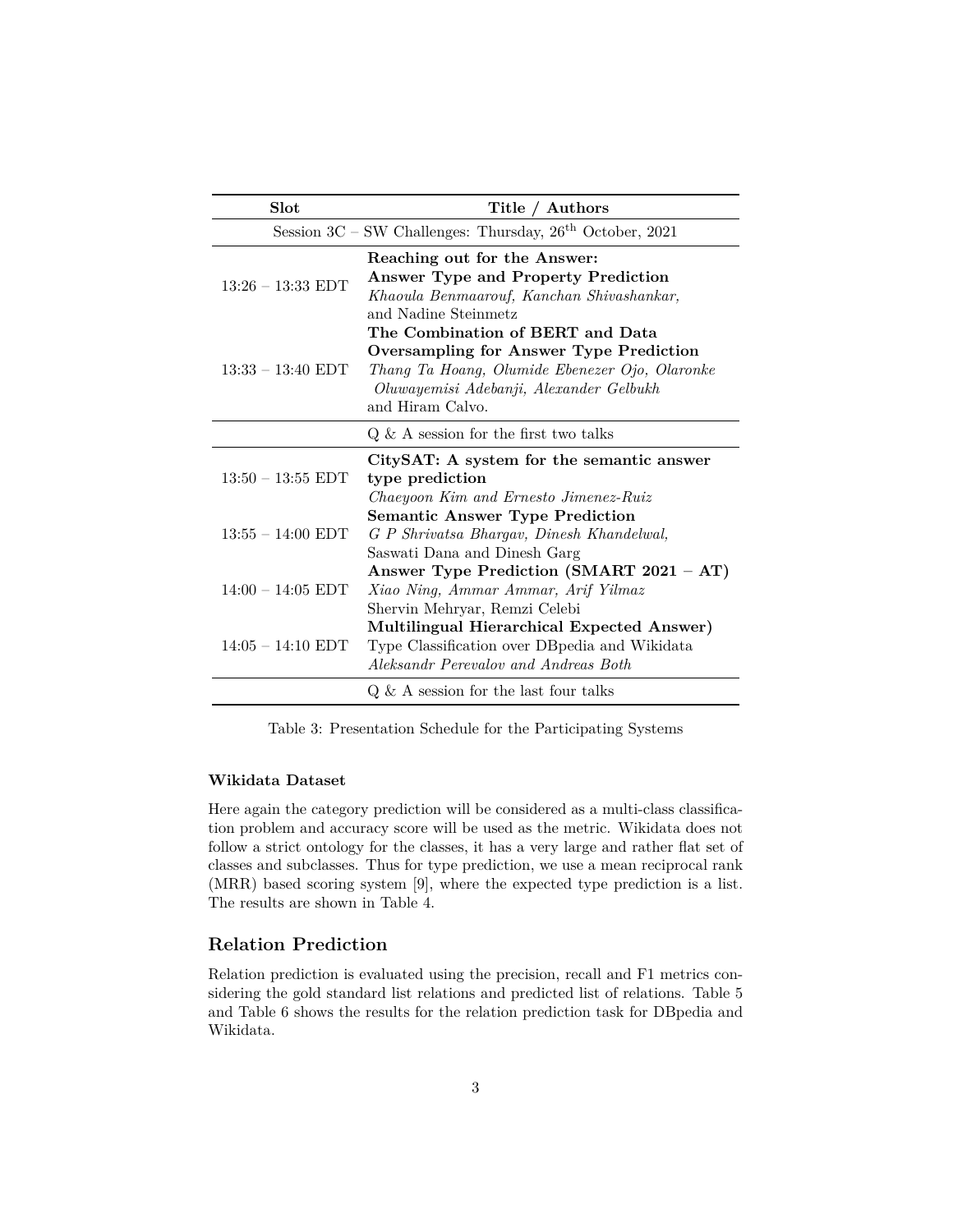| System           | Accuracy | NDCG@5 | NDCG@10 |
|------------------|----------|--------|---------|
| Kim et al.       | 0.984    | 0.842  | 0.854   |
| Bhargay et al.   | 0.985    | 0.825  | 0.79    |
| Celebi et al.    | 0.985    | 0.725  | 0.704   |
| Hoang et al.     | 0.985    | 0.727  | 0.664   |
| Steinmetz et al. | 0.991    | 0.734  | 0.658   |
| Perevalov et al. | 0.991    | 0.643  | 0.577   |

Table 4: Leader-board Task1: Answer Type Prediction for DBpedia dataset

| System           | Accuracy | MRR  |
|------------------|----------|------|
| Hoang et al.     | 0.98     | 0.7  |
| Celebi et al.    | 0.98     | 0.66 |
| Steinmetz et al. | 0.99     | 0.45 |
| Perevalov et al. | 0.98     | 0.43 |

Table 5: Leader-board Task1: Answer Type Prediction for Wikidata dataset

| System           | Precision | Recall | F1.  |
|------------------|-----------|--------|------|
| Steinmetz et al. | 0.86      | 0.88   | 0.86 |
| Hoang et al.     | 0.83      | 0.82   | 0.83 |
| Baselines Falcon | 0.43      | 0.36   | 0.31 |

Table 6: Leader-board Task2: Relation Prediction for DBpedia dataset

| System           | Precision | Recall | H'I. |
|------------------|-----------|--------|------|
| Steinmetz et al. | 0.75      | 0.82   | 0.76 |
| Hoang et al.     | 0.62      | 0.61   | 0.61 |
| Baselines Falcon | 0.43      | 0.36   | 0.31 |

Table 7: Leader-board Task2: Relation Prediction for Wikidata dataset

# **Organisation**

In this section, we list the people who organised and contributed to the success of this event.

### **Challenge Chairs**

- Nandana Mihindukulasooriya (IBM Research AI)
- Mohnish Dubey (InfAI Dresden)
- Alfio Gliozzo (IBM Research AI)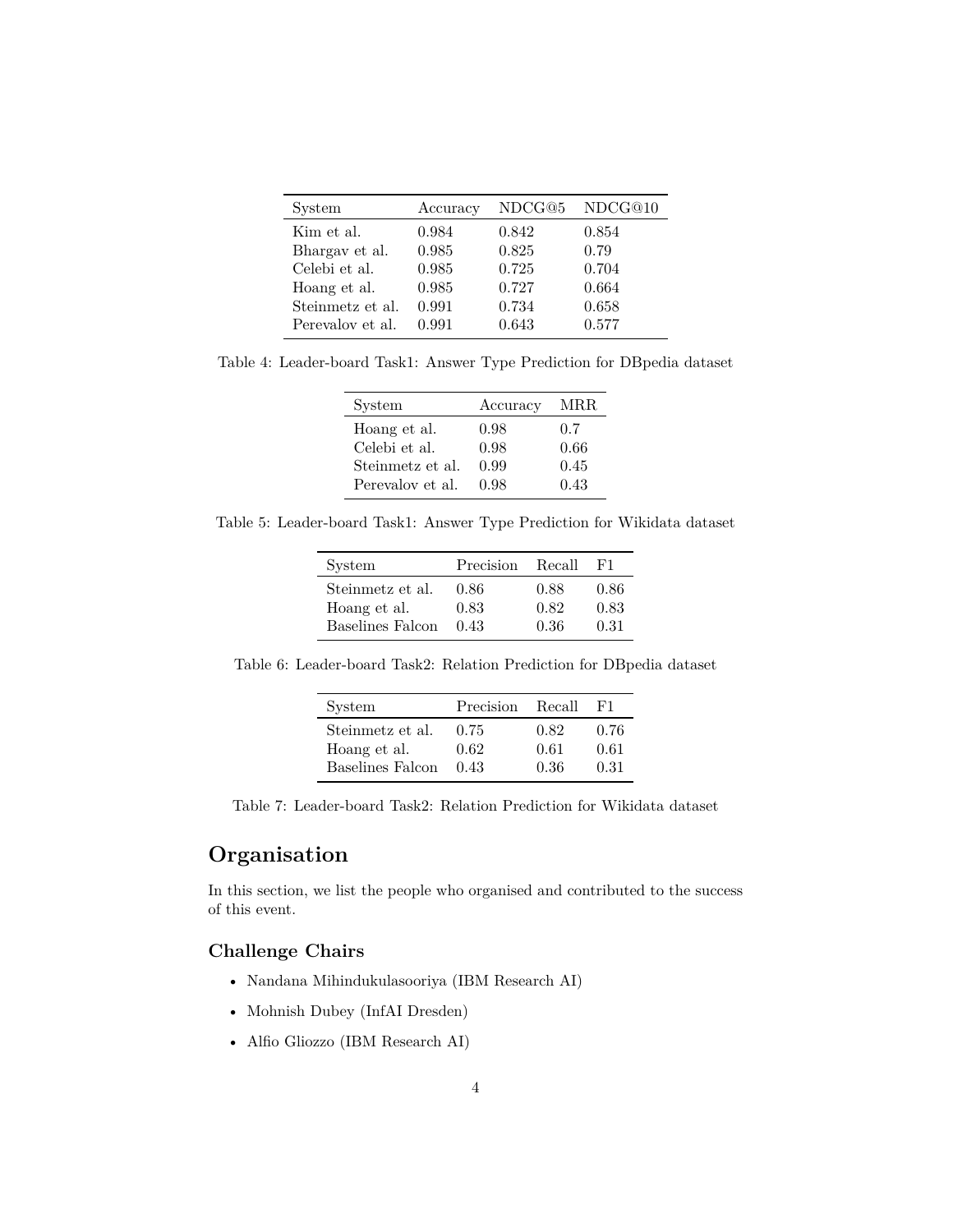- Jens Lehmann (University of Bonn and Fraunhofer IAIS)
- Axel-Cyrille Ngonga Ngomo (Universität Paderborn)
- Ricardo Usbeck (Fraunhofer IAIS Dresden)
- Gaetano Rossiello (IBM Research AI)
- Uttam Kumar (University of Bonn)

#### **Challenge Programme Committee Members**

The challenge programme committee helped to peer-review the eight system papers. Each paper received 2 or 3 reviews from the programme committee members and authors took those feedback into account when preparing the camera-ready versions. The organisers would like to thank them for their valuable time.

- Ibrahim Abdelaziz (IBM Research AI)
- Carlos Badenes-Olmedo (Ontology Engineering Group, UPM)
- Pavan Kapanipathi (IBM Research AI)
- Debanjali Biswas (GESIS)
- Pablo Calleja (Ontology Engineering Group, UPM)
- Jennifer D'Souza (TIB, Leibniz University Hannover)
- Uttam Kumar (University of Bonn)
- Gaetano Rossiello (IBM Research AI)
- Sanju Tiwari (Universidad Autonoma de Tamaulipas)
- Ricardo Usbeck (University of Hamburg)
- Daniel Vollmers (Paderborn University)
- Mohnish Dubey (InfAI Dresden)
- Nandana Mihindukulasooriya (IBM Research AI)

## **Acknowledgements**

We would like to thank the ISWC Semantic Web Challenge chairs, Ernesto Jimenez-Ruiz, Jiaoyan Chen and Despoina Magka, and the whole ISWC organising committee for their invaluable support to make this event a success. We would also like to thank the challenge participants for their interest, quality of work, and informative presentations during the event which made it attractive to the ISWC audience.